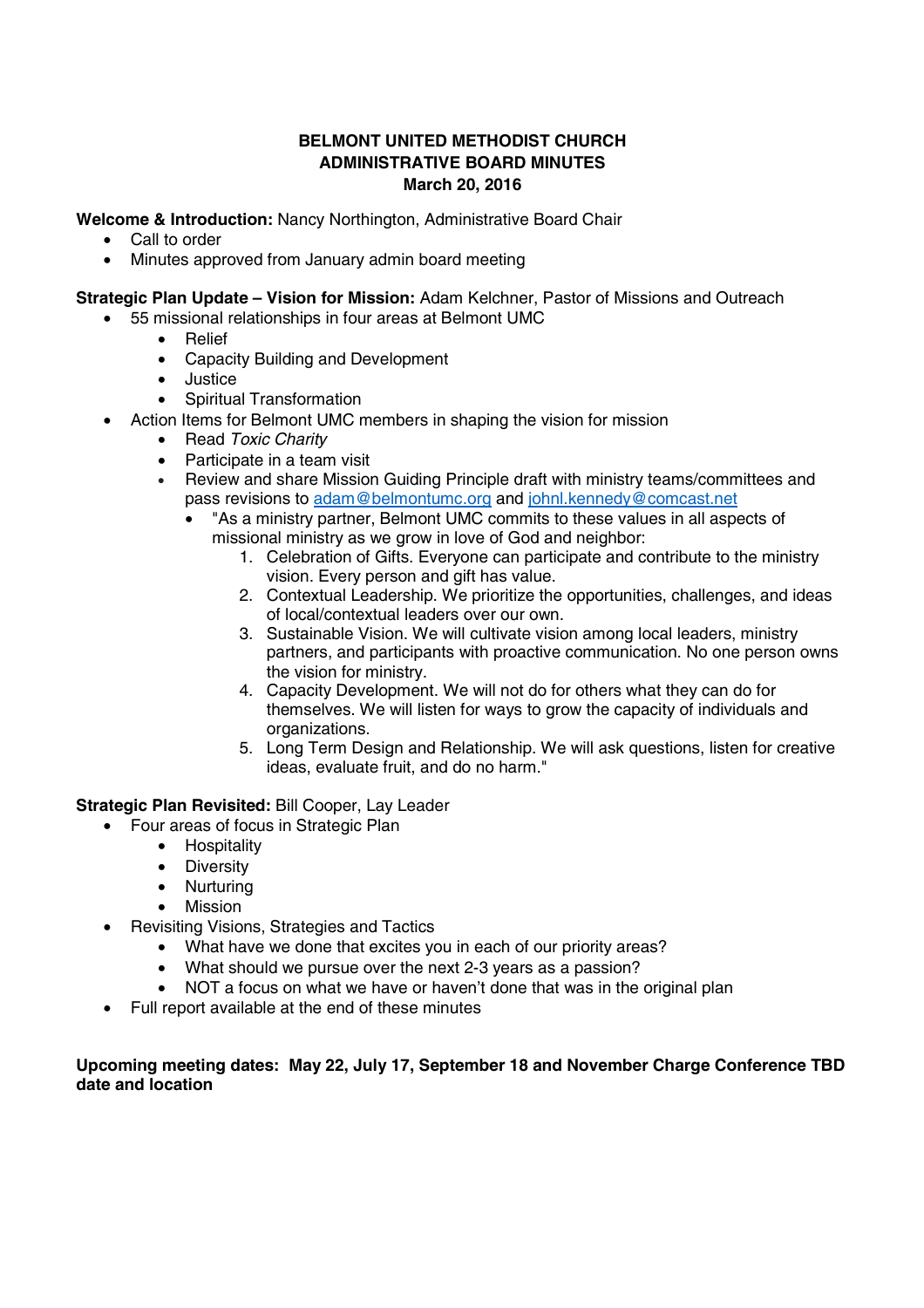# **Summary of Strategic Plan breakout sessions**

### *Hospitality*

What we have done well:

- continue "connecting" people with issues
- continue "inviting" method
- create "connecting new persons with older members" and "connecting persons with specific interests"
- continue "connecting" sponsoring persons with new members for 6-9 months
- appreciated "Welcoming Statement" printed in weekly newsletter & welcome by the pastors each Sunday
- appreciated new Sunday School class
- appreciated our opening the Community Center to other groups within the community
- appreciated use of laity for reading Holy Scriptures each Sunday during worship
- re-institute "Neighborhood Groups" as we did several years ago
- embrace welcoming all persons to Belmont All Means All!
- y proud of our participation in "Room In The Inn" program & witness Keep it going.
- appreciate new "Welcome Center" in foyer (however, it needs to be staffed with real persons weekly)
- We're good at welcoming people to Belmont UMC, but we need follow-up for several weeks.
- Engaging Ask new members (and regular visitors) their passions, interests & gifts try to "match" them with members who have similar interests (do this as quickly as possible)
- continue mission events (both locally & world-wide), retreats make available to all age levels, not just adults or youth
- continue to celebrate our diversity in all we do music, liturgy, persons from different countries, cultures, etc.

What we should consider focusing on:

- strengthen neighborhood groups & smaller study groups within membership
- intentional WEB LINKS to various ministries of BUMC
- y create "culture" of welcoming even before people enter the doors
- from time to time have members (& visitors) share their personal stories about BUMC and what it means to them - and why they choose to come to this church
- create an "inviting" welcome on the church WEB SITE
- y paint the front doors "RED" people think our church is a government building
- create a distinctive church sign on the front lawn welcoming and inviting clearly stating we are a church
- Outreach Pet Walk common ground, fellowship with visitors and new members; discover what they want from their membership at BUMC and "connect" them as soon as possible with on-going ministries and members
- y reinstate ANDREW & STEPHEN MINISTRY PROGRAMS these programs gave the laity real opportunities to be "in ministry" with our members (stronger than when a "church professional" does it)
- look carefully at "scheduling" (time) of events ie: children's choir schedule earlier and Mid-Week at Belmont meal later (many can't come because of work schedules, but could come later and would enjoy it)
- install television monitors throughout the buildings that would list on-going programs, new programs and schedules, etc. (these could be changed/added-to in a few minutes and we only have a limited # of bulletin boards throughout the building)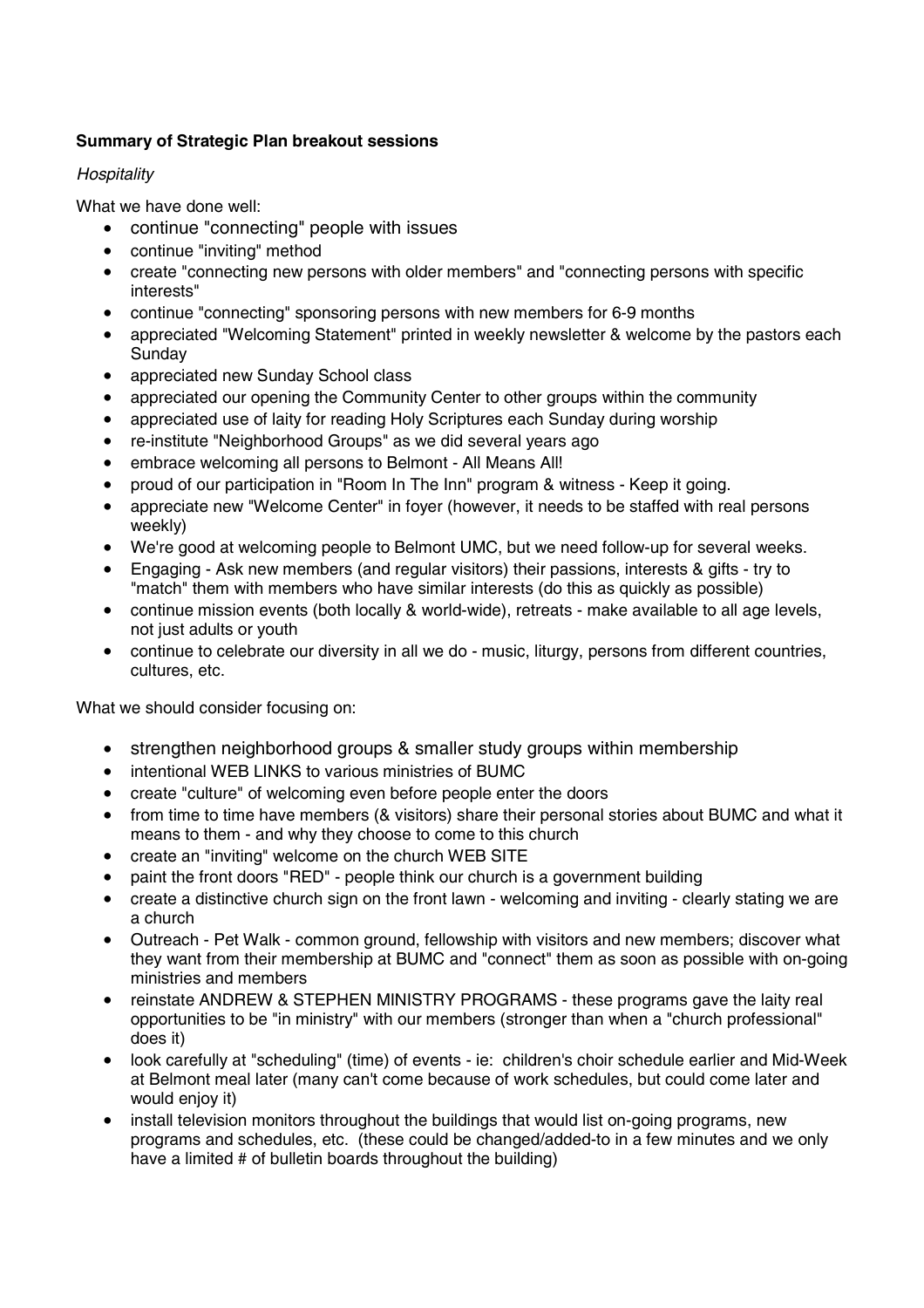- include a "Leadership Roster" (with names, addresses, phone #'s, e-mail addresses) of church leadership, both clergy (church staff) and laity leadership
- WEB SITE "connections" with groups listed in "Welcoming Statement" connecting people both within our church membership and in the community of Nashville
- y Sponsoring a table/booth at all events in our local community such as: Belmont/Hillsboro Neighborhood Events, weekly events at Belmont & Vanderbilt Universities, Religious & Secular Festivals throughout the year (ie: Tomato Festival in East Nashville, etc.)
- create quarterly (or seasonal) "Hospitality Dinners" for visitors, new members & older members

## *Mission*

What we should consider focusing on:

- Education or equipping Belmonters on how to respond to homeless persons they encounter in everyday settings (most traction)
- church (worship) without walls, communion after 10;30 worship and then performing services in the community (second) and
- getting back into Habitat for Humanity

## *Diversity*

What have we done well

- $\bullet$  Explicit attention to inclusion
	- Welcoming statement from pulpit and other print materials (multiple comments noted this)
	- General conference petitions
	- Diversity among our interns
- Inclusive worship
	- Multigenerational worship
	- Increased visibility of younger children
	- Multilingual worship
	- Multiracial/multiethnic worship
- Connections to diverse groups
	- Belmont University Wesley Fellowship
	- Multicultural fellowship, including assistance with acculturation
	- Edgehill Partnership
	- ESL ministry
	- Golden Triangle Fellowship (leadership development and focus on needs of members)
	- Broader offerings at Belmont Midweek

### *What we should consider focusing on in the next 3-5 years in this area*

- Continue explicit efforts of being inclusive and telling our story
	- Continue diverse and inclusive worship experiences
	- Continue to share the welcoming statement
	- Explore ways to have pastoral staff and lay leadership reflect the populations we serve
- Aggressively foster diversity and offer opportunities to plug people from diverse groups in
	- Foster work on inclusion of persons with disabilities and others who are "different"
	- Strengthen relationships with Wesley Fellowships at Belmont University and Vanderbilt
	- Foster participation of the "poor" or "invisible" who are in our midst
	- Build awareness of groups in the church not yet in the congregation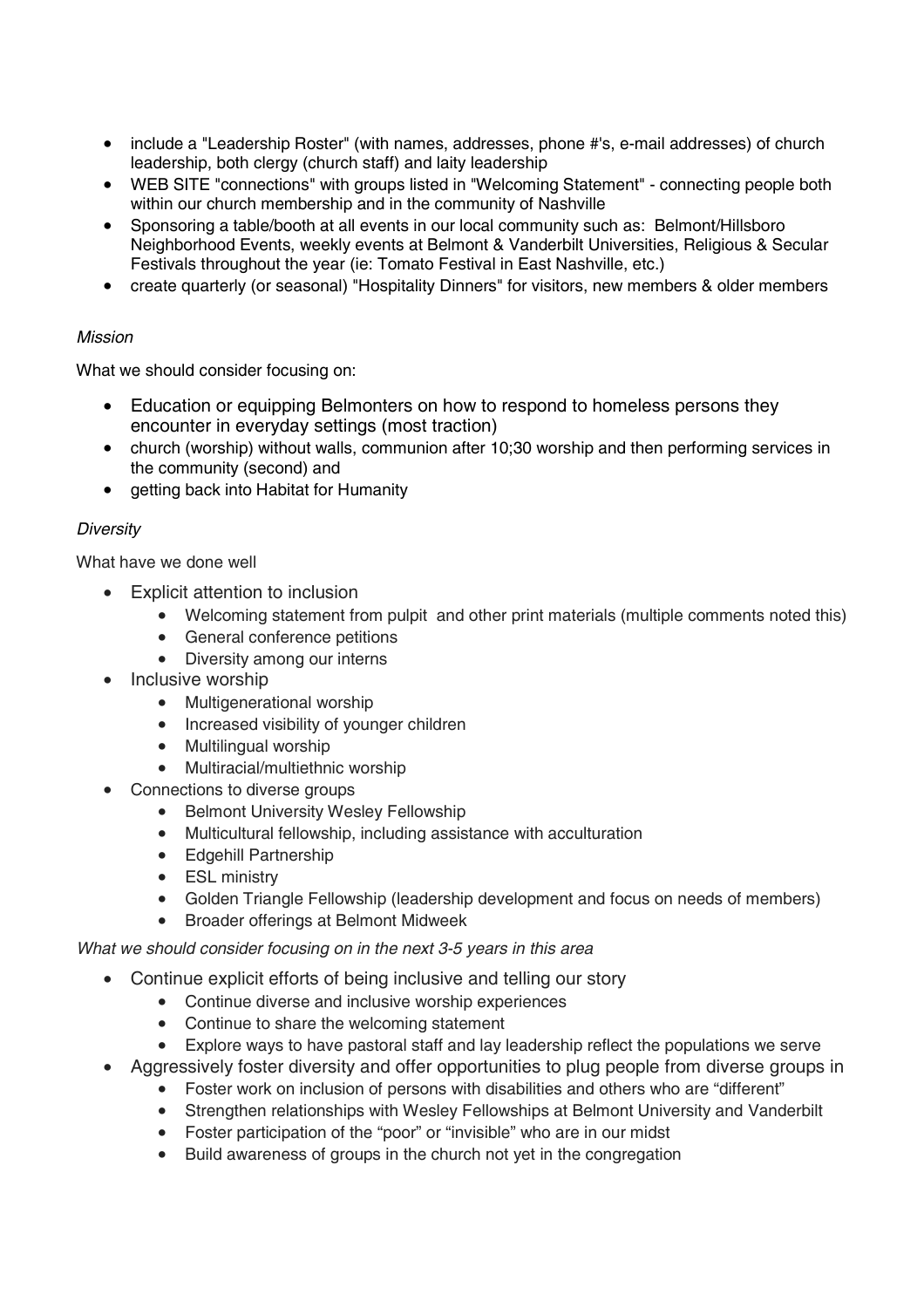- 12 step participants
- **Weekday School families**
- Continue to focus on connections with LGBT community
- Events to connect GTF members
- Work with persons in transition (i.e. persons from other cultures newly arrived to US)
- Congregation wide gifts assessment and connect these gifts with needs
	- Help people understand their gifts and explicitly connect people with opportunities
	- Better understanding/coordination of service opportunities
	- Tap new retirees
	- Specific ways for college students to engage
	- Create detailed volunteer listing
	- Intergenerational offerings (intergenerational mission trips, engage multiple generations in ministry offerings)
- Focus on Creation care
	- Bottled water
	- Solar panels
	- Weekly creation care tip in newsletter, bulletin

### *Nurturing*

What we have done well:

- Parent and child music group
- Strong participation in small groups
- Parenting class for young adults who recently divorced
- $\bullet$  This I know study (healing)
- Sunday school (laity led)
- Lay participation in worship (various roles including ushers)
- New interest type groups on Wednesday (example Tai Chi)
- New pastoral position focused on congregational care
- Yoga
- Midweek community dinner and groups
- Faith partners
- Grief service and care of grieving persons
- Covenant Bible study
- Monthly book group
- Belmont UMC helps students from surrounding universities develop their spiritual journey and ministries through internships
- Dementia caregivers group

### *What we should consider focusing on:*

- Vibrant children's ministries
	- Continue to encourage children in children's choirs who do not attend our church
	- Equipping additional volunteers to be Sunday School leaders and teachers
- Laity leadership
	- Passionate about identifying lay leadership and having a laity equipping ministry
- Activities for students/young adults and spiritual journey